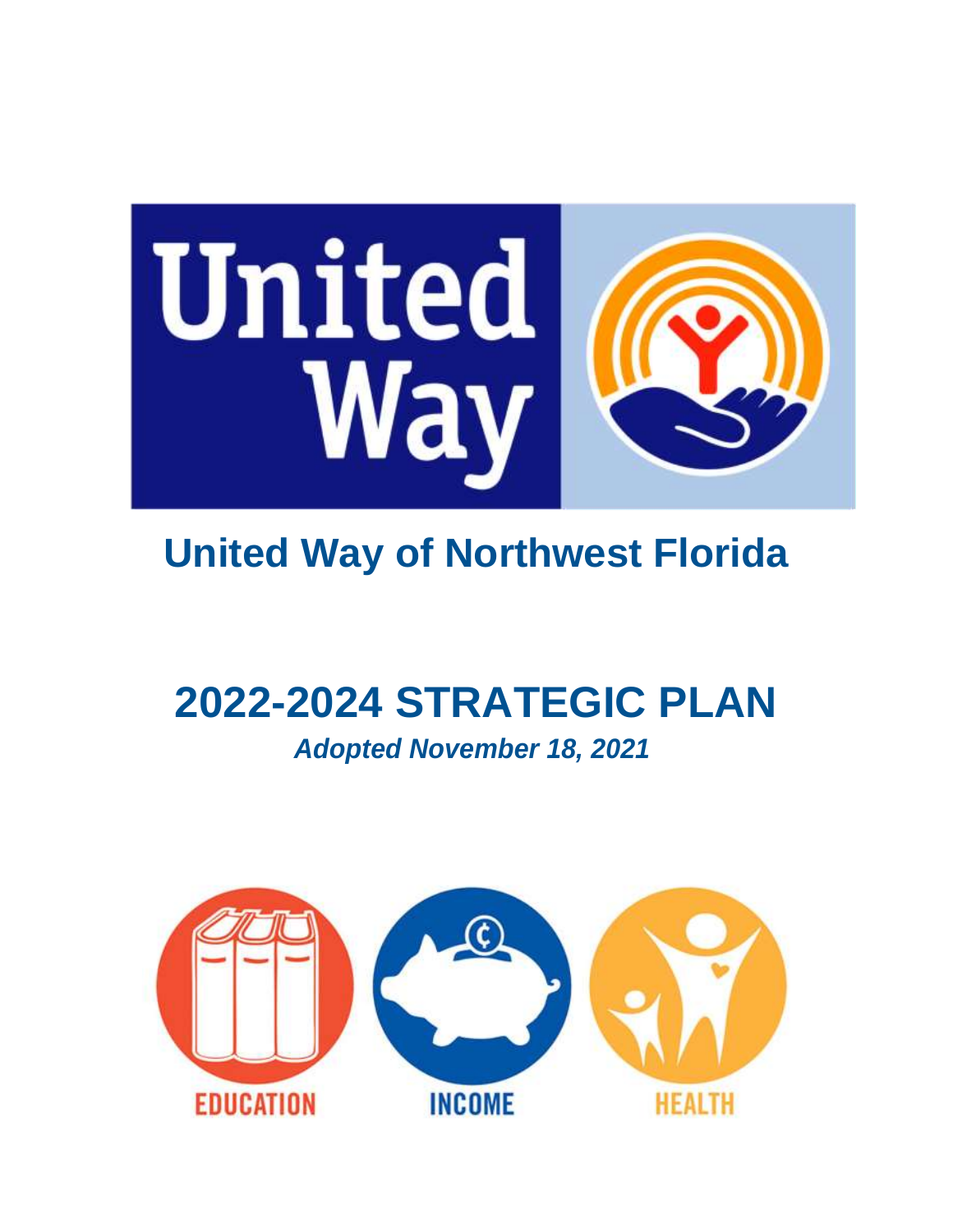# *MISSION*

To enrich lives by fostering and uniting resources for those in need.

# *VISION*

A community where families and individuals achieve their full potential through education, health, and financial stability.

# *GUIDING PRINCIPLES AND CORE VALUES*

- **UNITY...** We are one team, with a singleness of purpose that drives a spirit of collaboration, unifying UWNWFL with the entire community.
- *NECESSITY…* UWNWFL is an essential element in developing and maintaining the resources needed to promote and support the health and well-being of Northwest Florida.
- *INTEGRITY***…** UWNWFL operates with truth, generosity, compassion and transparency, qualities critical to the successful achievement of our vision.
- *TEAMWORK***…** We are a team of community partners, volunteers, and staff, working together to fulfill the UWNWFL mission.
- *EXCELLENCE***…** UWNWFL, in alliance with our community partners, consistently pursues high standards and accountability in providing quality services and resources throughout our community.
- *DIVERSITY, EQUITY & INCLUSION…* UWNWFL values the strength of diversity, embracing individuality and promoting the acceptance of every person in every community.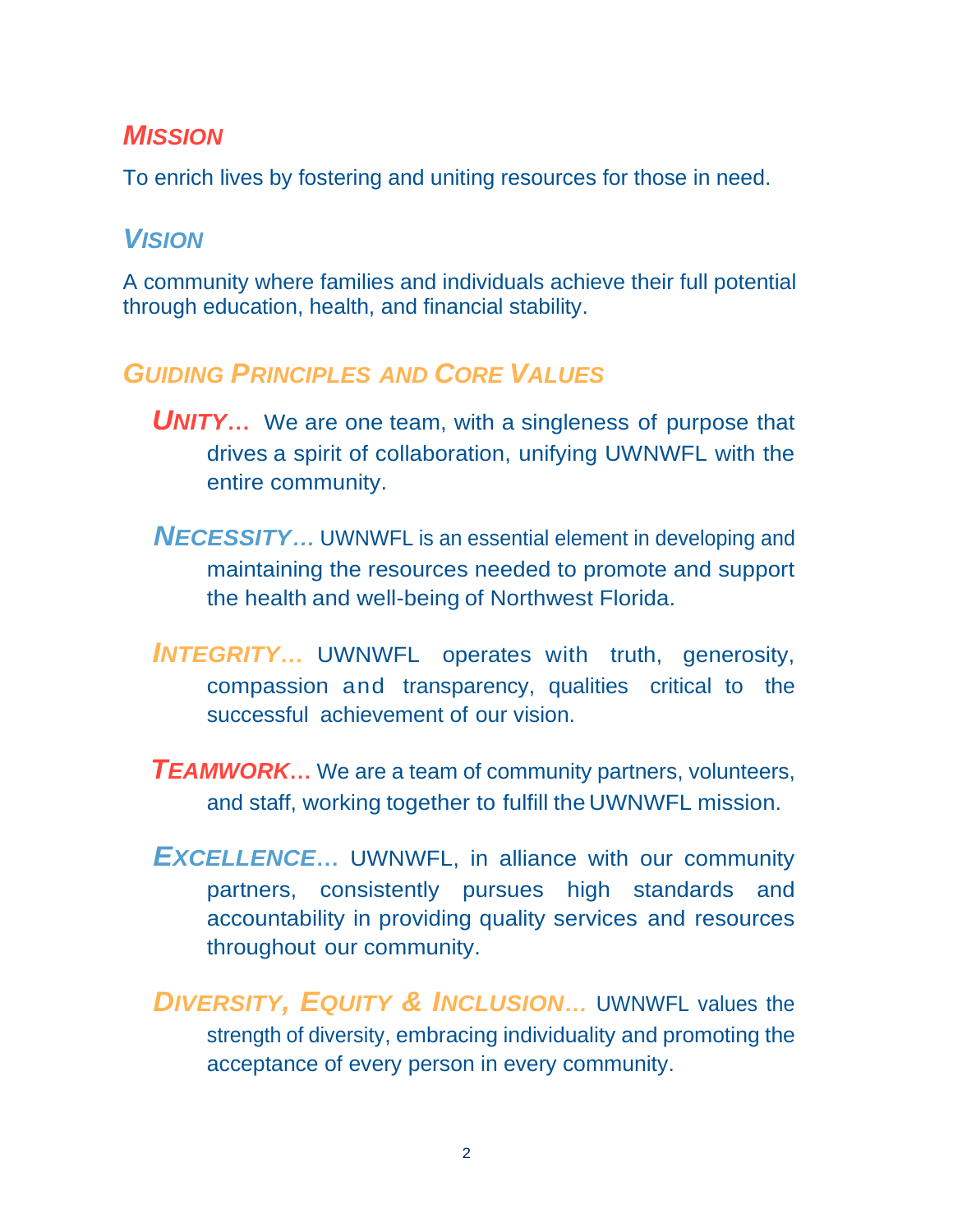# **STRATEGIC GOALS**

**RESOURCE DEVELOPMENT**

UWNWFL will identify, acquire, and grow its population of volunteers, donors, and other funding sources.

# **COLLECTIVE IMPACT**

UWNWFL will have a strong grasp of its communities' needs and priorities, working as a leader to engage and encourage a collective effort to maximize potential.

**ORGANIZATIONAL DEVELOPMENT FOR HIGH PERFORMANCE**

UWNWFL will become a highperformance organization, driven by a team of diverse, highly qualified, motivated professionals and volunteers working in a culture of passion, empowerment, and success, as defined by measured outcomes.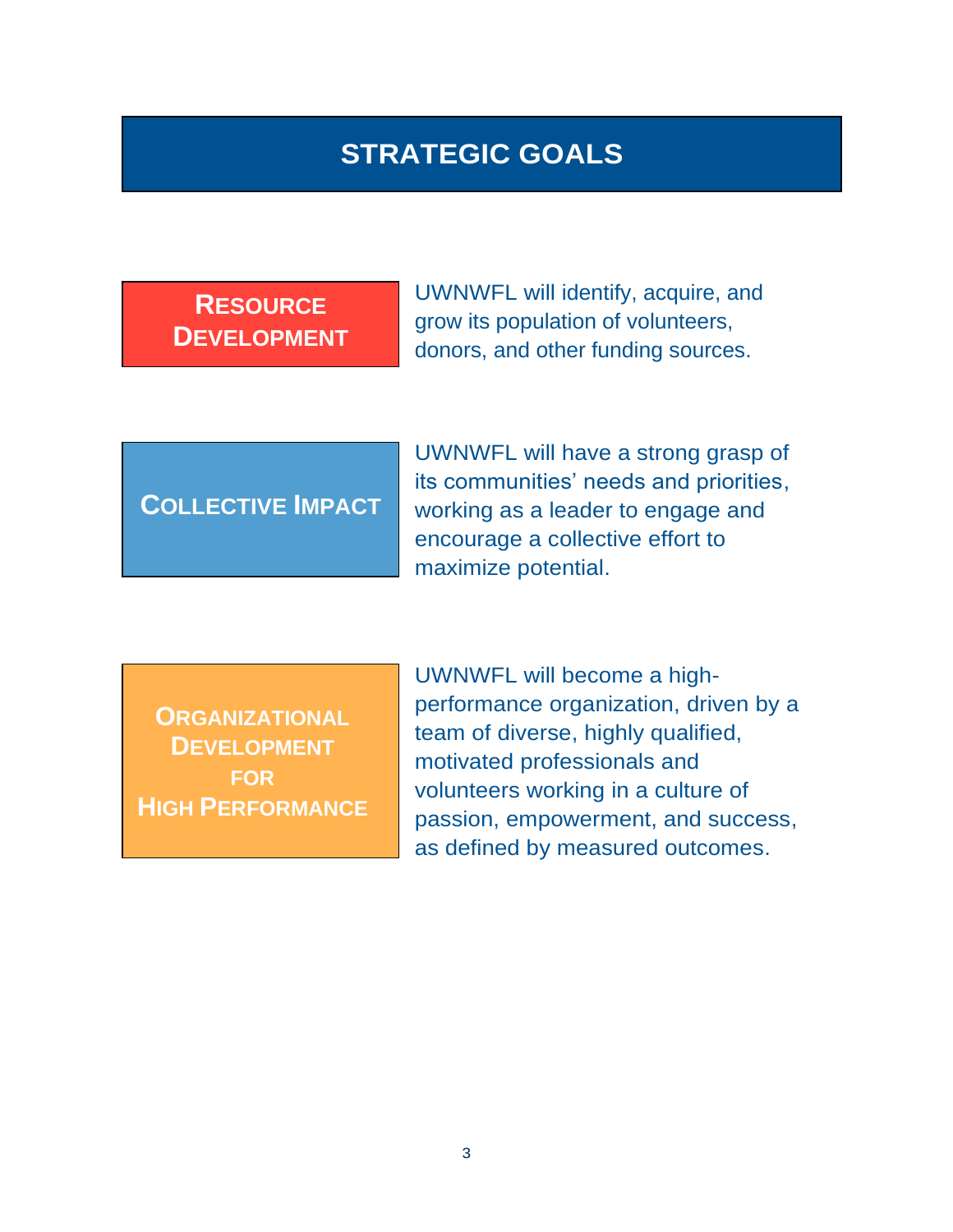### **RESOURCE DEVELOPMENT**

#### *UWNWFL will identify, acquire, and grow its population of volunteers, donors, and other funding sources*.

#### **AREAS OF FOCUS WILL INCLUDE THE FOLLOWING:**

#### • **WORKPLACE CAMPAIGN**

- o Increase Annual Workplace Giving
- o Reignite and Expand Existing Workplace Campaigns

#### • **DIVERSIFICATION OF REVENUE**

- o Secure Corporate Partnerships
- o Strengthen Board Giving
- o Grow Leadership Giving
- o Implement Planned Giving
- o Explore Additional Opportunities for Revenue Sources (i.e. events, grants, etc.)

#### • **STEWARDSHIP OF DONORS**

- o Engage Donors with their Cause by Communicating Their Impact
- o Cultivate Donors through Community Engagement and Volunteer Activities
- o Recognize and Reward Donors

#### • **EXPANSION OF VOLUNTEER PROGRAM AND OPPORTUNITIES**

o Create a Structure to Develop a Volunteer Network to Support UWNWFL's and Affiliated Agency's Missions and Goals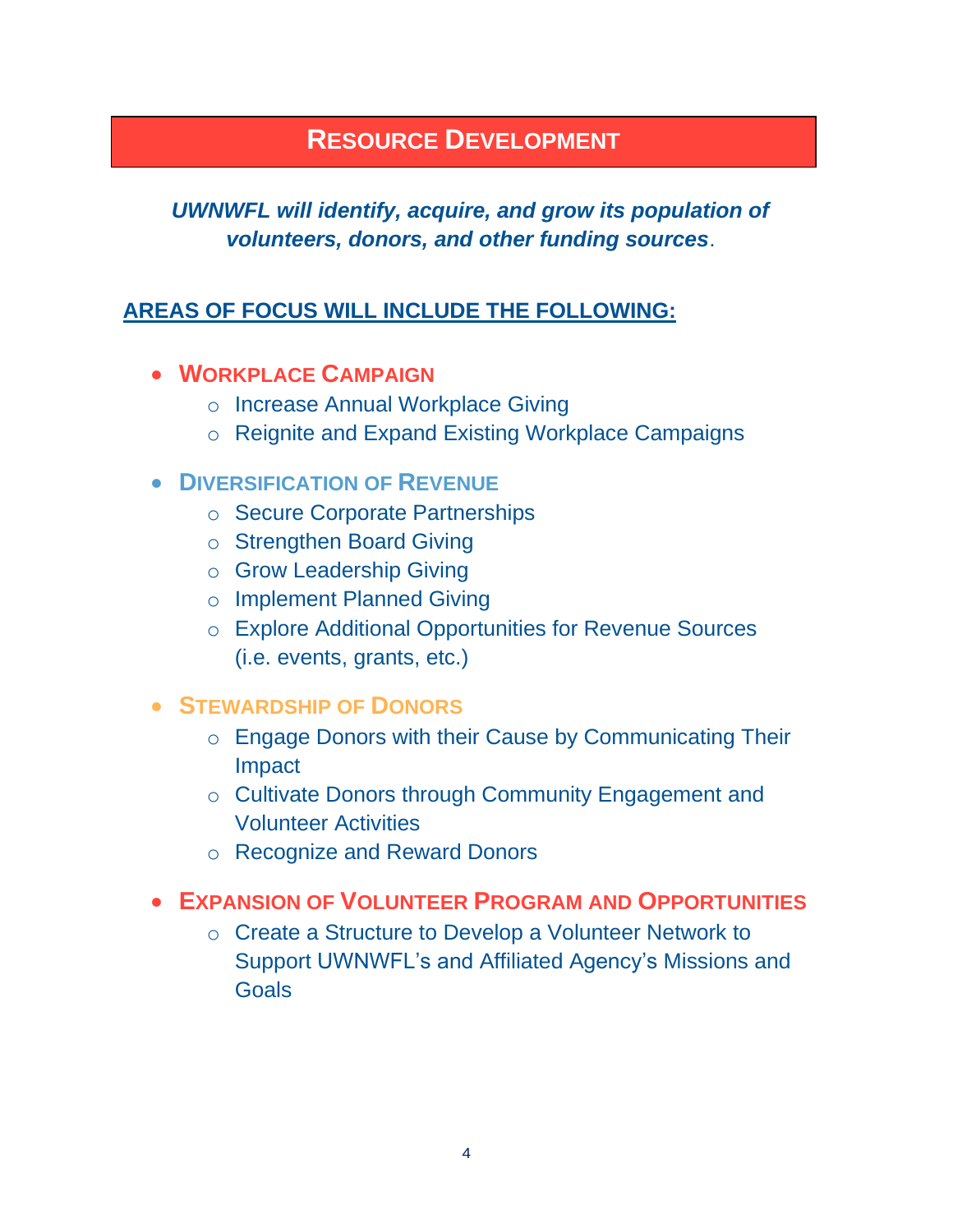# **COLLECTIVE IMPACT**

#### *UWNWFL will have a strong grasp of its communities' needs and priorities, working as a leader to engage and encourage a collective effort to maximize potential.*

#### **AREAS OF FOCUS WILL INCLUDE THE FOLLOWING:**

- **AFFILIATED AGENCY PARTNERSHIPS**
	- o Build and Strengthen Relationships with Current and Prospective Affiliated Agency Partners
	- o Continue to Provide Financial Resources and Support
	- o Further Engage Affiliated Agency Partners in UWNWFL Development Efforts

#### • **COMMUNITY ENGAGEMENT**

- o Evaluate, Strengthen and Expand Programs
- o Bring an Awareness of Renewed Purpose and Goals
- o Promote Organizational Transparency and Accountability
- o Establish Agency Care Days/Day of Caring
- **BUILDING BLOCKS OF EDUCATION, HEALTH AND FINANCIAL STABILITY**
	- o Educate the Communities We Serve
	- o Collect and Share Data